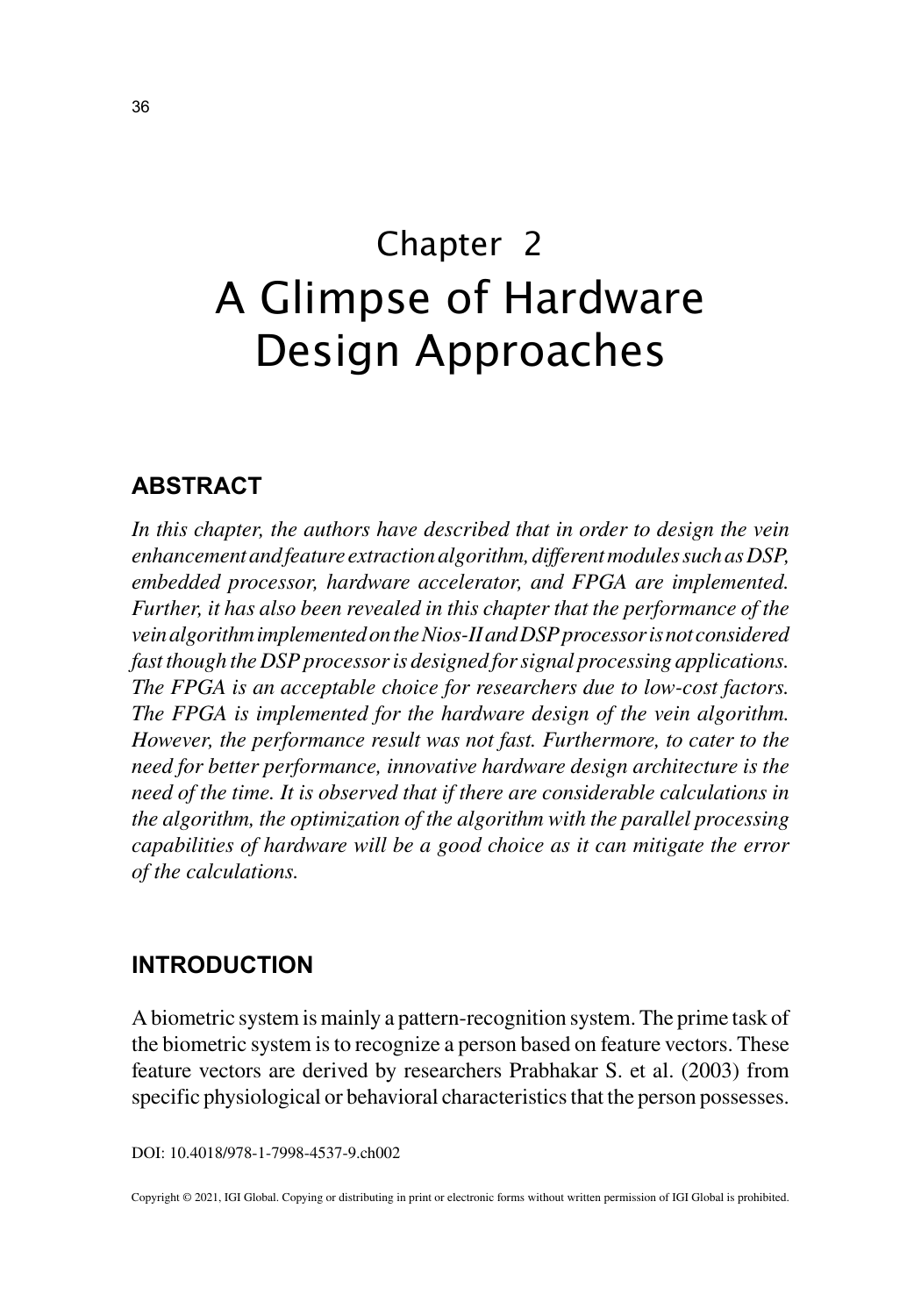Further, (Wayman, 1998) proposed a vein pattern detection and proved that it fully comply with this definition and it also provides many biometric features of paramount importance such as (1) Uniqueness and permanence of the pattern (2)Non-contact detection procedure (3)Almost impossible to forge or copy (4) The biometric parameter is hidden from general view.

Perhaps, the vein pattern is considerably complicated to allow sufficient criteria for effectively detecting various subjects, even in the case of identical twins. Indeed, the vein detection process consists of a device that can easily capture a snapshot of the subject's veins. Almost any part of the body could be analyzed in order to extract an image of the vascular pattern, but the hand and the fingers are preferred.

Hardware design is of paramount importance in the realm of vein image enhancement as well as in feature extraction. This chapter will present different pertinent aspects related to vein image enhancement and feature extraction. Moreover, a deep insight pertaining to different hardware design issues of this domainis given.

Sub-section literature review renders abrief literature review of algorithms associated with vein enhancement and feature extraction.The bi-cubic interpolation is briefly discussed in next sub-section. Finally, the chapter is concluded.

# **LITERATURE REVIEW**

In (Khalil et al., 2010), a finger vein biometric feature extraction and matching system is proposed. This system implemented an embedded system on the Altera Field Programmable Gate Arrays (FPGA) and it uses Nios-II Linux Real-Time Operating System (RTOS), as shown in Figure1. Different modules of thisembedded system architecture are as follows:

- Image Acquisition Module
- Image Pre-processing Module
- Feature Extraction Module
- **Matching Module**